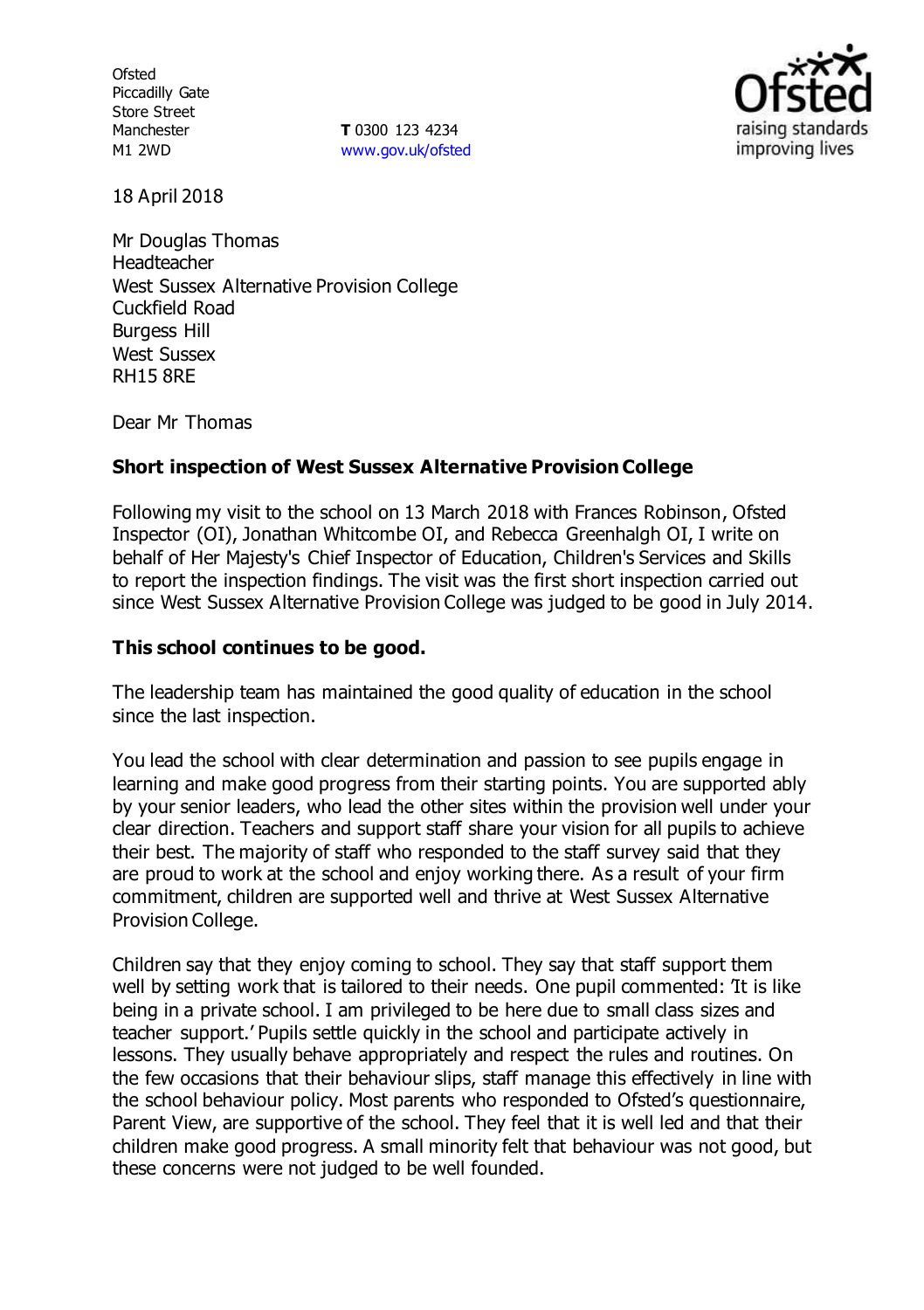

Leaders have addressed with some success the areas for improvement identified at the previous inspection. Pupils are being supported to attend better, and many now do so more regularly. However, leaders are acutely aware that more needs to be done so that more pupils attend school regularly.

Across all sites most pupils are achieving well across the broad and balanced curriculum. Teaching is typically good, and learning is planned effectively to ensure that pupils can access learning at a level appropriate for them. However, occasionally, some teaching is not as strong as it is in most classes.

# **Safeguarding is effective.**

You have ensured that all safeguarding arrangements are effective. The single central record details accurately the robust employment checks that leaders carry out when recruiting new staff. Adults are trained appropriately in all areas of child protection and know what actions to take to keep pupils safe from harm. Systems to safeguard pupils meet statutory requirements.

The school works effectively with other agencies to make sure that pupils are safe. Staff maintain effective relationships with medical professionals to support highly vulnerable pupils. Leaders' effective work with other safeguarding professionals ensures that vulnerable pupils receive the additional care they need to be safe.

You and your staff show a strong commitment to pupils' well-being. This includes teaching them online safety and understanding the dangers of alcohol and drug misuse. For example, key stage 3 pupils were learning effectively about the potential dangers presented by drinking too much alcohol. They learned about the impact that this can have on their health and well-being, as well as the effects this can have on those around them.

# **Inspection findings**

- During the inspection we evaluated leaders' actions to address attendance. We also evaluated leaders' work to ensure that all sites provide consistently high standards in teaching and care. We scrutinised the effectiveness of the support for pupils as they join and leave alternative provision. Finally, we evaluated the suitability of the curriculum for learners' individual needs.
- Leaders' effective action has led to a sharp rise in some pupils' attendance. High expectations to attend school are upheld, and staff with key responsibilities challenge absence more rigorously.
- On the occasions that pupils do not attend school, staff work determinedly to find out why they are not in, and to establish where they are. Pupils and carers respond well to this high level of care, and many are attending more regularly and with improved punctuality. However, you acknowledge that there is more work to be done so that attendance rates continue to improve.
- You have ensured that, despite the school being spread across six sites throughout West Sussex, its values and ethos shine through each location.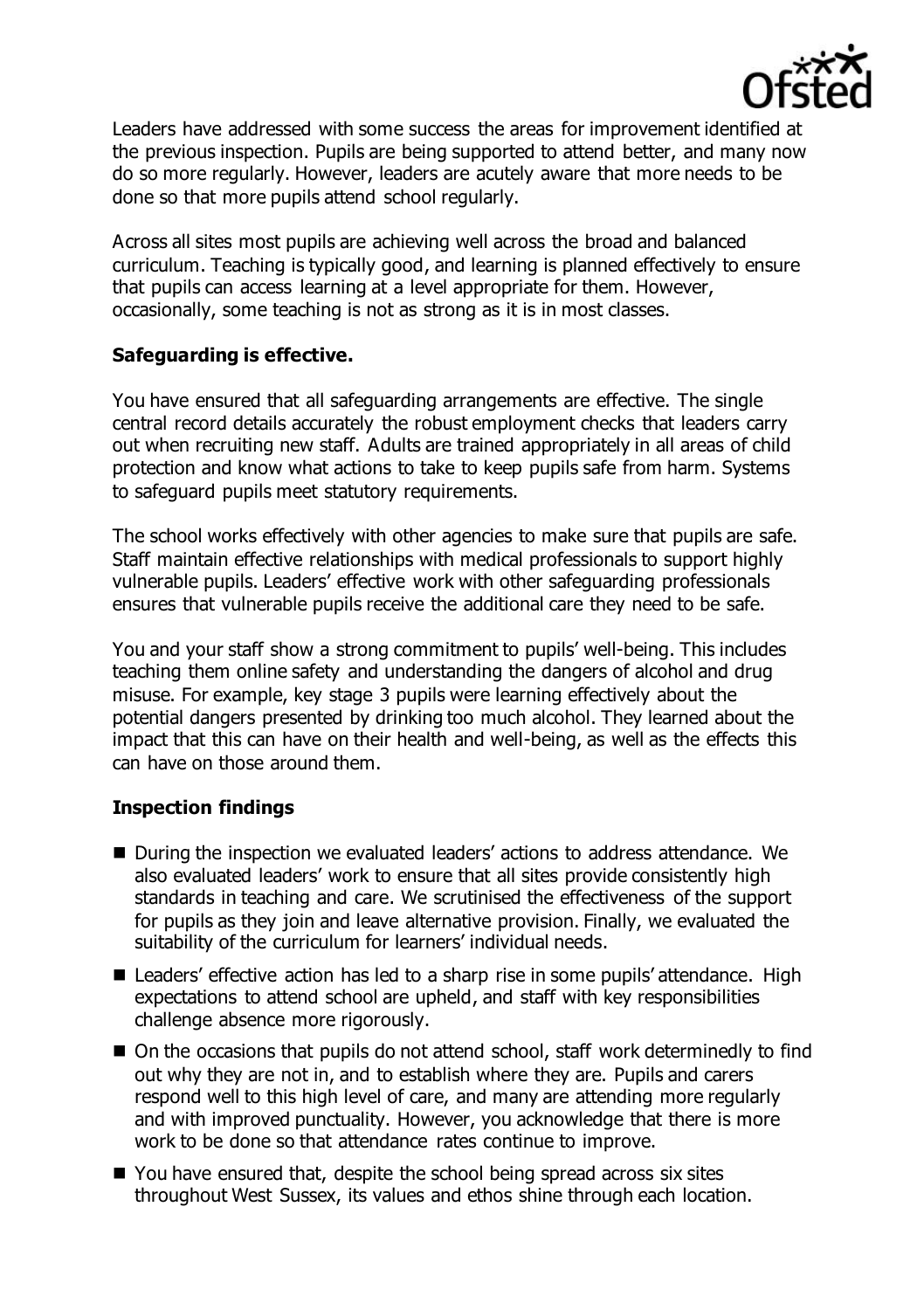

- West Sussex Alternative Provision College delivers consistency of education and care across all sites. Across the school sites, there are strengths in teaching, including teachers' questioning skills and the way teachers make learning interesting for pupils. Nevertheless, you acknowledge that there are some inconsistencies in the quality of teaching and not all teaching is yet strong enough.
- Leaders work collaboratively and have established a school-wide approach to managing behaviour and re-engaging pupils into learning. However, each centre has its own unique qualities, providing a strong 'local' offer.
- Leaders work with determination so that, when possible, pupils return to mainstream education, or specialist providers, swiftly. They assess pupils' needs carefully and ensure that appropriate actions are taken to provide an appropriate full-time educational placement. As a result, the school makes sure that pupils' long-term needs are met.
- You have designed a curriculum that is broad and balanced. Learning is carefully planned to interest and enthuse pupils. For example, in art, pupils are encouraged to use techniques that are creative and original. As a result, pupils gain in confidence and are able to access subjects that they have previously found challenging.
- $\blacksquare$  You broaden the wider curriculum through the additional opportunities you offer, such as allowing pupils to help prepare and cook meals at lunchtime for the whole school to eat together. This 'family' ethos helps pupils to feel part of a unit where being with others is valued.

# **Next steps for the school**

Leaders and those responsible for governance should ensure that:

- pupils' attendance improves
- $\blacksquare$  teaching is of a consistently high standard across the school.

I am copying this letter to the chair of the governing body, the regional schools commissioner and the director of children's services for West Sussex. This letter will be published on the Ofsted website.

Yours sincerely

Gary Tostevin **Ofsted Inspector**

# **Information about the inspection**

Inspectors observed teaching and learning in all areas of school in many lessons or part lessons. All observations were untaken jointly with the senior leaders of each site, and samples of pupils' books were scrutinised during lessons. Inspectors held